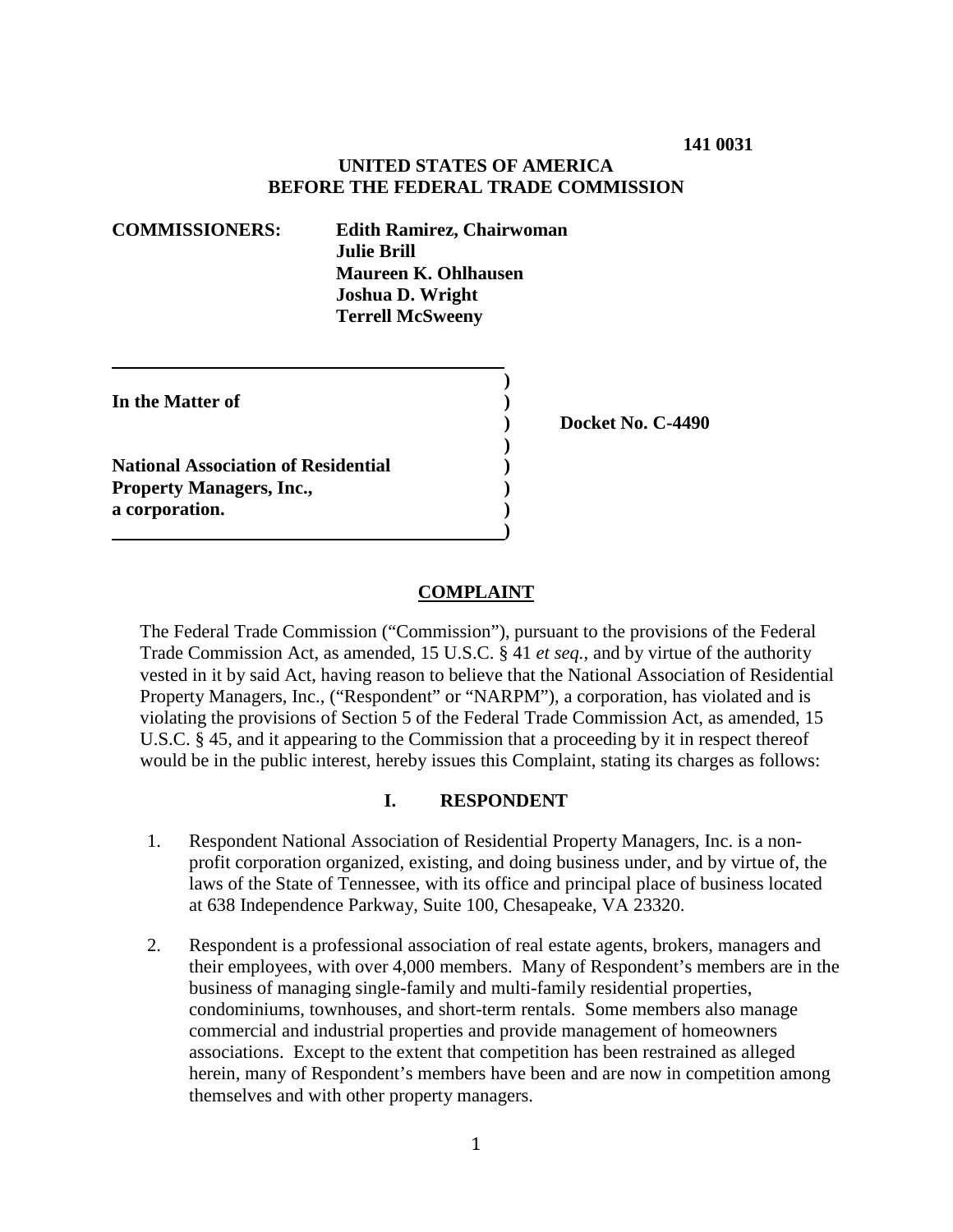## **II. JURISDICTION**

- 3. Respondent conducts business for the pecuniary benefit of its members and is therefore a "corporation" as defined in Section 4 of the Federal Trade Commission Act, as amended, 15 U.S.C. § 44.
- 4. The acts and practices of Respondent, including the acts and practices alleged herein, are in or affecting "commerce" as defined in Section 4 of the Federal Trade Commission Act, as amended, 15 U.S.C. § 44.

## **III. NATURE OF THE CASE**

- 5. Respondent maintains a Code of Ethics and Standards of Professionalism ("Code of Ethics") applicable to the commercial activities of its members. Respondent's members agree to abide by the Code of Ethics as a condition of membership.
- 6. Respondent has acted as a combination of its members, and in agreement with at least some of those members, to restrain competition by restricting through its Code of Ethics the ability of its members to advertise and to solicit the clients of their competitors. Specifically, Respondent's Code of Ethics contains a provision titled "Relations With Other Property Managers" that states:
	- "NARPM Professional Members shall refrain from criticizing other property managers or their business practices."
	- "The Property Manager shall not knowingly solicit competitor's clients."
- 7. Respondent established a process for receiving complaints about and resolving alleged violations of the Code of Ethics. Respondent may sanction members found to violate the Code of Ethics. Sanctions may include a letter of reprimand, probation or suspension for a specified term, or expulsion from NARPM.

# **IV. VIOLATION CHARGED**

8. The purpose, effects, tendency, or capacity of the combination, agreement, acts and practices alleged in Paragraphs 6 and 7 has been and is to restrain competition unreasonably and to injure consumers by discouraging and restricting competition among property managers, by restricting truthful and non-deceptive comparative advertising, and by depriving consumers and others of the benefits of free and open competition among property managers.